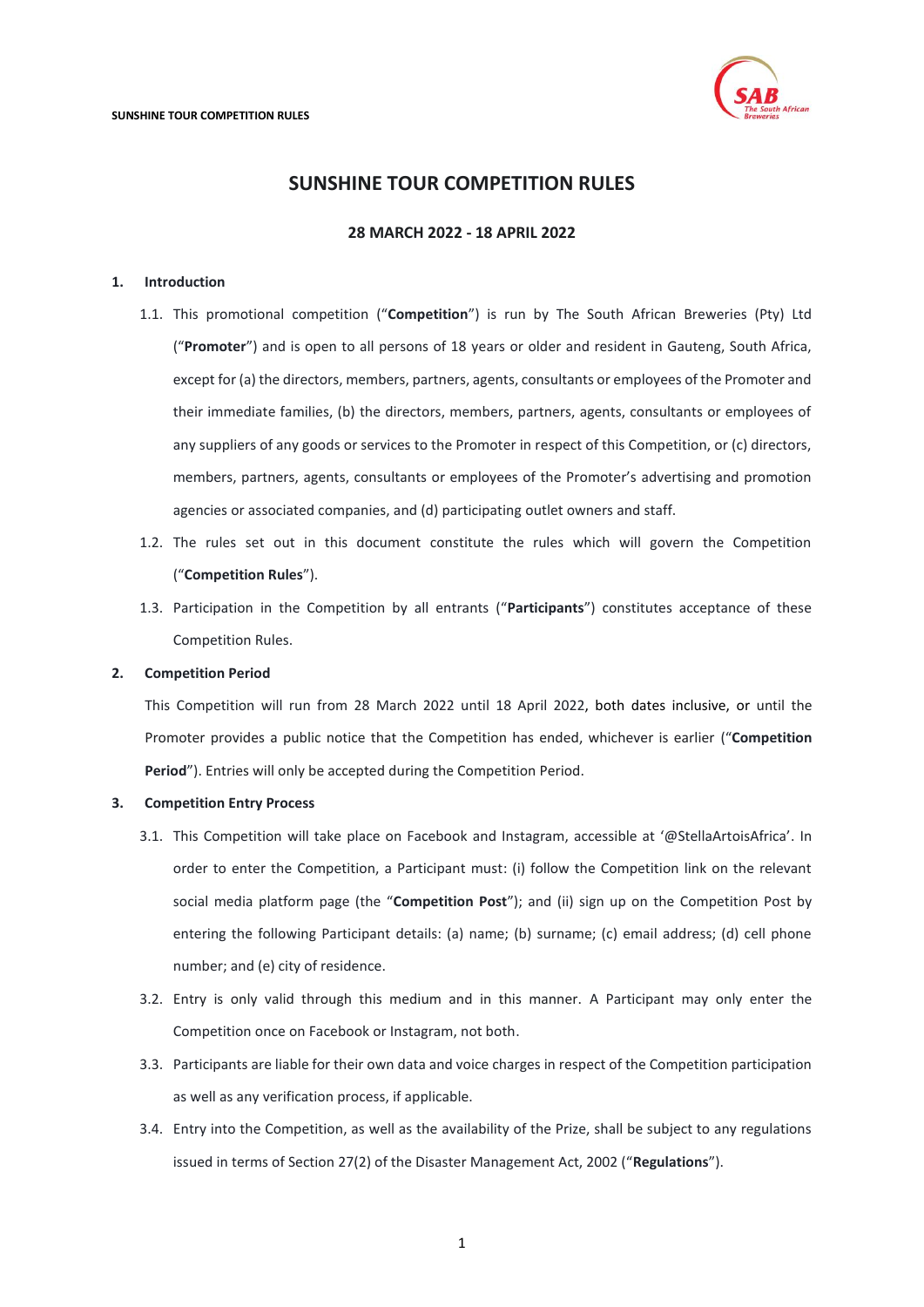

#### **4. Description of Prize**

- 4.1. The prize for this Competition is two tickets to attend all three days of the 2022 Stella Artois Players Championship taking place at Dainfern Country Club from 22 until 24 April 2022, tickets will include guest access to the Stella Artois VIP area which includes food and two Stella Artois beers (the "**Prize**").
- 4.2. There is one Prize available to be won during Competition Period and the Prize has a value of approximately R1000.00.
- 4.3. The winner is responsible for the cost of travel to the local venue or event.
- 4.4. No person may win more than one Prize in this Competition.
- 4.5. The winner may not transfer the Prize, in whole or in part, to any other person or exchange the Prize for an alternate prize or for its cash value. A winner may not substitute him/herself with any other person.
- 4.6. The Promoter will send the Prize to the winner electronically.

#### **5. Winner Selection and Notification**

- 5.1. The winner will be selected by a random draw process. The draw will take place on or before 18 April 2022 and will consist of all valid entries received during the Competition Period.
- 5.2. The winner will be notified by the Promoter via direct message on the social media platform on which they entered or via phone on or before 19 April 2022. If the Promoter is unable to contact the winner, he/she will be disqualified and a substitute winner may at the discretion of the Promoter be selected, using the same winner selection process.

## **6. Winner Verification**

- 6.1. The winner must be over the age of 18 (eighteen) years old and must comply with the Participant eligibility criteria set out in Competition Rule [1.1](#page-0-0) and the requirements in these Competition Rules, which may be verified by or on behalf of the Promoter. The winner may be asked to provide a copy of his/her identity document/passport/driver's license/proof of residential address in order to receive the Prize. The Promoter reserves the right to conduct the validation and verification process via automated means and/or any other means that the Promoter may deem necessary, and by participating in the Competition, all Participants consent to the appropriate validation and verification measures that the Promoter may implement from time to time.
- 6.2. The Prize will only be awarded after successful verification of the winner. Failing successful verification of the winner, a substitute winner may be selected at the discretion of the Promoter.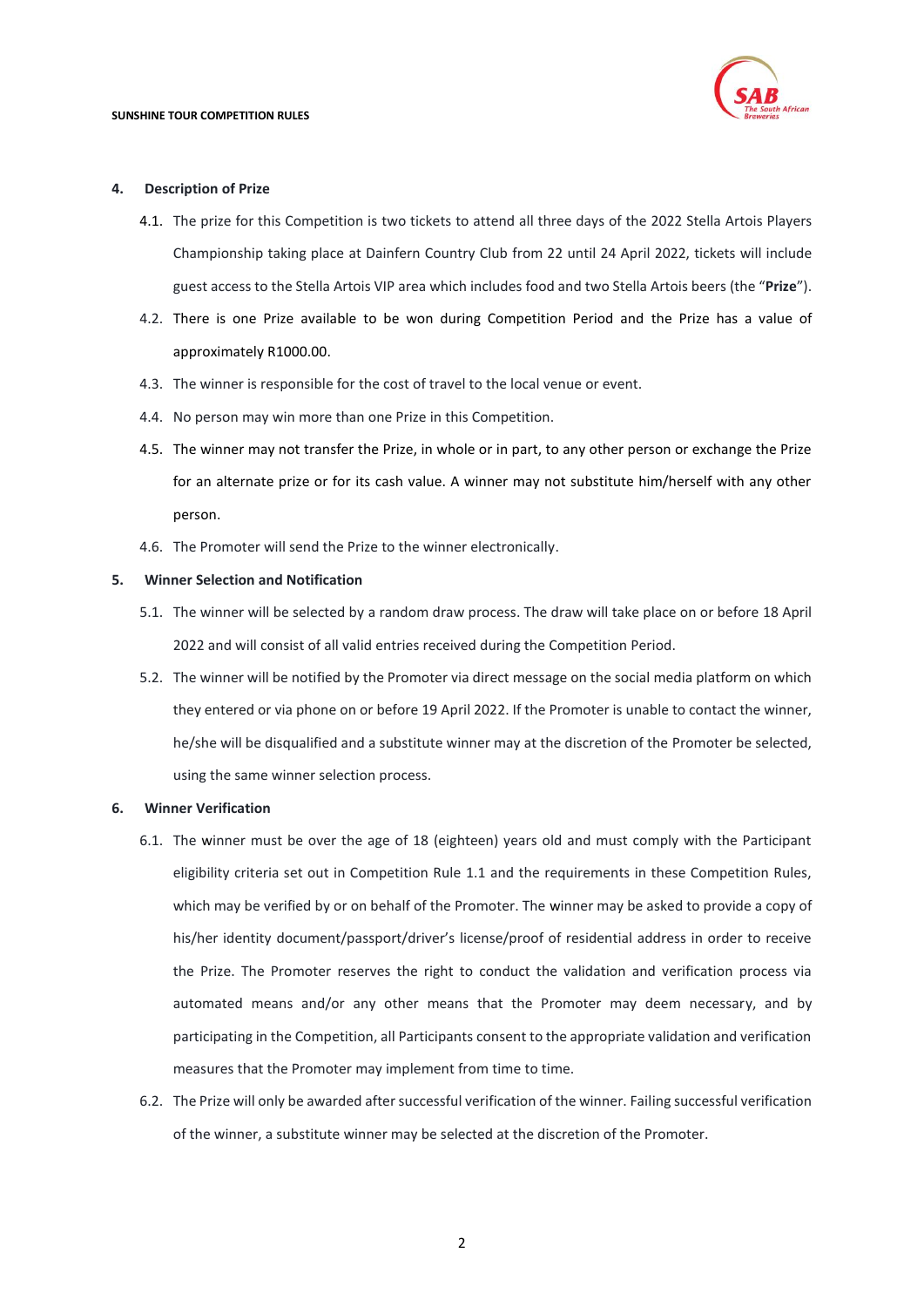6.3. The Promoter reserves the right to carry out audits in respect of the winner to verify his/her eligibility and/or the validity of the winner's entry. The Promoter may disqualify the winner if any fraud or cheating or related activity is suspected, including without limitation, through the manipulation of an entry or otherwise falsifying data. Should the Promoter or its agent determine that an entry or Participant is invalid or ineligible, the relevant Participant shall not be entitled to receive the Prize and will not be compensated in any way.

#### **7. Prize Forfeiture**

- 7.1. The winner must communicate his/her full details to the Promoter or its agent as requested by the Promoter or its agent. Failure to do so may result in forfeiture of the Prize.
- 7.2. If the winner is unable to attend, receive or utilise (as applicable) the Prize then the entire Prize shall be forfeited. There will be no compensation, in any form, including, but not limited to monetary compensation and/or rescheduling, to any party, irrespective of the reason/s for the inability of that winner to attend, receive or utilise (as applicable) the Prize.
- 7.3. Time permitting and subject to the Promoter's approval, where the Prize is forfeited a substitute winner may be chosen in the same manner as the original winner was chosen.

#### **8. General**

- 8.1. All Participants must comply with the Regulations at all times, and any non-compliance with the Regulations will result in automatic disqualification. It shall be the sole responsibility of the Participants to observe and comply with any and all restrictions imposed by the Regulations from time to time. Each Participant indemnifies and hold harmless the Promoter, its associated companies, and the directors, officers, employees and agents of the Promoter and its associated companies, against any losses or damages arising from a breach of the provisions of the Regulations by such Participant, and the Promoter shall not in any manner whatsoever be liable for any transgressions by any Participant in this regard.
- 8.2. Should the process for entry into the Competition or the Prize/s involve any alcoholic beverage, Participants shall ensure that it is enjoyed responsibly.
- 8.3. In the event of a dispute, the Promoter's decision is final and binding and no correspondence will be entered into.
- 8.4. The timelines stated by the Promoter or its agent must be adhered to. Failing adherence to any timeline, at any stage, may result in disqualification and forfeiture of the Prize in its entirety with no compensation to any party by the Promoter.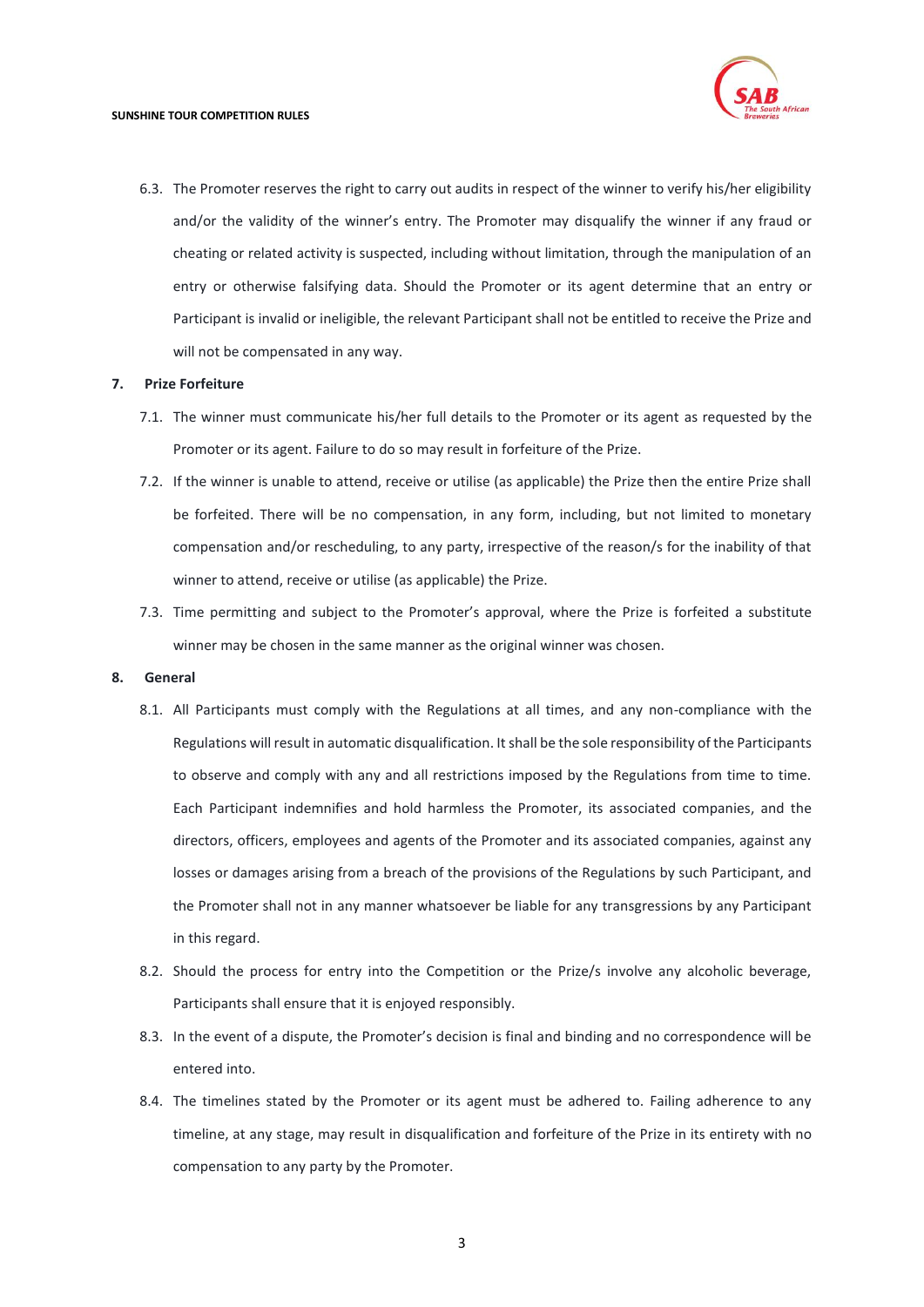

- <span id="page-3-0"></span>8.5. Each Participant, by participating in the Competition, acknowledges, agrees and expressly consents to:
	- 8.5.1. the Promoter processing the Participant's personal information, including in the form of names, telephone numbers, identity numbers and/or email addresses, during and after the course and scope of the Competition; and
	- 8.5.2. the Promoter transferring the winning Participant's personal information, including names, telephone numbers, identity numbers and/or email addresses, to the relevant third parties in order to make any required travel, delivery or other arrangements, as may be applicable, during the course and scope of the Competition for utilisation of the Prize,

which processing and transfer shall take place in accordance with the provisions of the Protection of Personal Information Act 14 of 2013 ("**POPIA**") and any other applicable law, and for the purpose of giving effect to the Competition.

- 8.6. With the exception of Competition Rule [8.5](#page-3-0) above, the Promoter will not share any personal information with any third party except where such disclosure is necessary to enable the Promoter to provide, deliver or in any other way give effect to these Competition Rules and/or the Prize, where such disclosure is permitted by law and/or where consent to sharing personal information is obtained from the relevant Participant by the Promoter. The Promoter will comply with the relevant data protection legislation, including POPIA.
- 8.7. A Participant may submit a request at<https://www.sab.co.za/content/data-subject-request-0> for the Promoter to:
	- 8.7.1. correct or delete personal information about the Participant in the Promoter's possession or under its control that is inaccurate, irrelevant, excessive, out of date, incomplete, misleading or obtained unlawfully; or
	- 8.7.2. destroy or delete a record of personal information about the Participant that the Promoter is no longer authorised to retain.
- 8.8. The Promoter may make media announcements containing, or otherwise publish, the names and/or photographs of the winner without remuneration being payable to the winner, provided that the Promoter will not do so if the winner communicates in writing to the Promoter that he/she does not want his or her names or photographs to be contained in media announcements or otherwise published.
- 8.9. Should the Prize not be available despite the Promoter's reasonable endeavours to procure the Prize, the Promoter reserves the right to substitute the Prize with another of equal value as determined in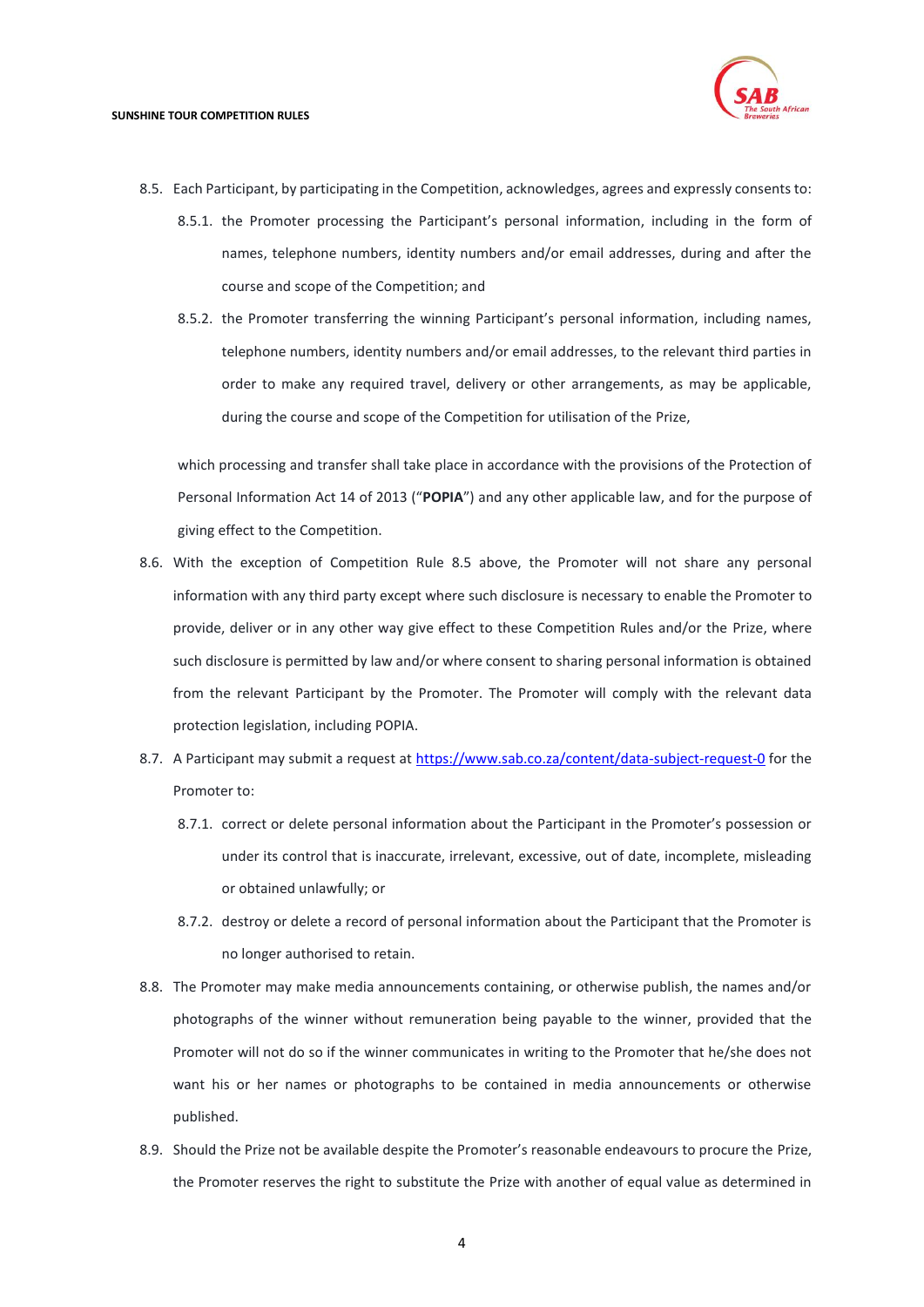

the Promoter's sole discretion and subject to availability. No person will entitled to be compensated in any way in this instance by the Promoter.

- 8.10. The Promoter will not be responsible for any costs, expenses or other liabilities incurred by the winner which are not expressly contemplated as part of the Prize.
- 8.11. These Competition Rules may be amended by the Promoter on public notice at any time during the Competition Period or thereafter. These Competition Rules will be interpreted by the Promoter only.
- 8.12. The Promoter reserves the right to alter, amend or cancel this Competition in whole or in part. Any alterations, amendments or cancelations will be interpreted by the Promoter only. In the event of an alteration, amendment and/or cancellation, the Promoter will not compensate any individual for any reason whatsoever.
- 8.13. **Each Participant indemnifies and holds harmless the Promoter, its associated companies, and the directors, officers, employees and agents of the Promoter and its associated companies, against any and all claims for any loss or damages, whether direct, indirect, consequential or otherwise, arising from any cause whatsoever connected to or arising out of his/her participation in any way in this Competition or his/her receipt, participation, ownership and/or use of the Prize. This indemnity is not intended to exclude any liability for any person which cannot be excluded under the Consumer Protection Act 68 of 2008.**
- 8.14. The Promoter shall not be responsible for any lost, damaged, corrupted, delayed, incorrect or incomplete entries for any reason whatsoever. Proof of sending an entry will not be accepted as proof of receipt of such entry. The Promoter shall not be responsible for the failure of any technical element relating to this Competition that may result in an entry not being successfully submitted. The Promoter is not responsible for lost, damaged or delayed entries as a result of any network, computer or cell phone hardware or software failure of any kind. No entry from an agent, third party, organized group or entry automatically generated by computer will be valid or accepted. An entry will only be valid and accepted if it complies with all entry instructions and requirements. Any form of network or systems manipulation, including but not limited to Botnets, Sim Farms, Trojans, SMS malware may not be used when entering the Competition.
- 8.15. By participating in the Competition, each Participant gives the Promoter consent to: (i) market its products and campaigns to the Participant; (ii) conduct market research using personal information of the Participant which may be shared with third parties to enable the Promoter to develop appropriate marketing strategies in respect of its customers; and (iii) use the personal information and other details